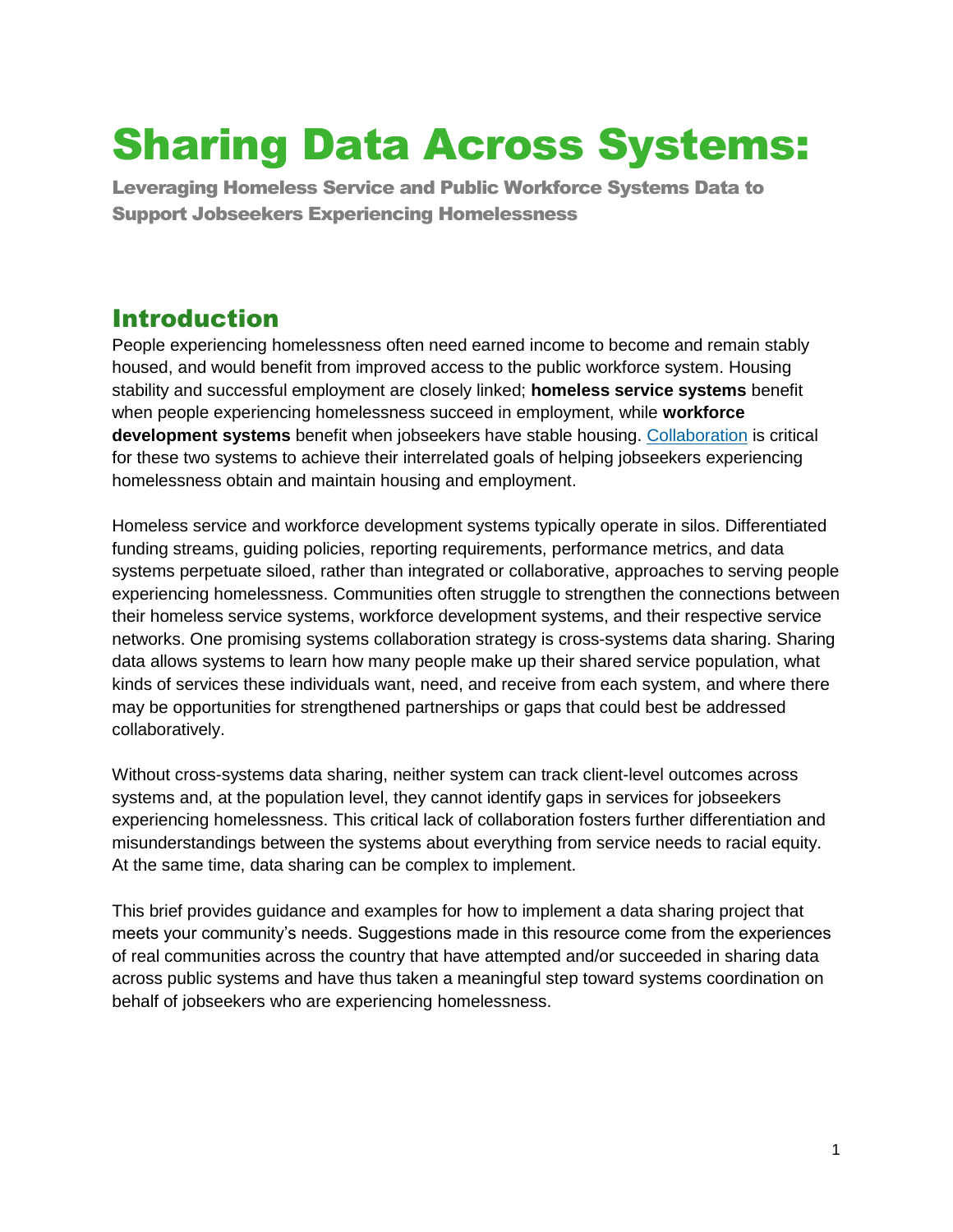*Heartland Alliance's [IMPACT DIVISION](https://www.heartlandalliance.org/program/research-and-policy/) works in partnership with communities nationwide to advance social, economic, and racial justice for people who have been denied it through research, data analysis, policy advocacy, program innovation, and field support. We are* 

*researchers, social workers, policymakers, students, educators, and community members dedicated to creating, implementing, and sharing solutions to the root causes of poverty and inequity.*

For the purposes of this resource, "data sharing" refers to any effort to use or share data between the homeless service system and the public workforce development system for the purpose of deepening collaboration between the two systems, including efforts sometimes described as [data integration.](https://www.heartlandalliance.org/program/research-and-policy/) Data sharing can take a variety of forms depending on the questions a community wants to answer, existing data system capabilities, capacity of data administration staff, and existing systems connections.

# Why Share Data Across Systems?

Data sharing allows community stakeholders to accomplish the following:

## Answer cross-system questions

Any data sharing effort will be shaped by the questions that leaders from both systems want to answer. A few examples of such questions are:



### **Who receives services from both systems?**

- What is the size and proportion of the shared service population, and what are the demographics of shared clients?
- What are the employment and housing needs and interests of these shared clients?



#### **How effective are referral mechanisms?**

- How often do staff refer clients between the two systems?
- How often do clients use referrals between the two systems?
- Is there a reliable, effective way for staff to know whether clients use referrals? If not, how could that be remedied?



### **What are the employment and housing outcomes for shared clients?**

• What proportion of clients in the shared population become employed, or increase their income, or increase their housing stability?

**All icons from flaticon.co**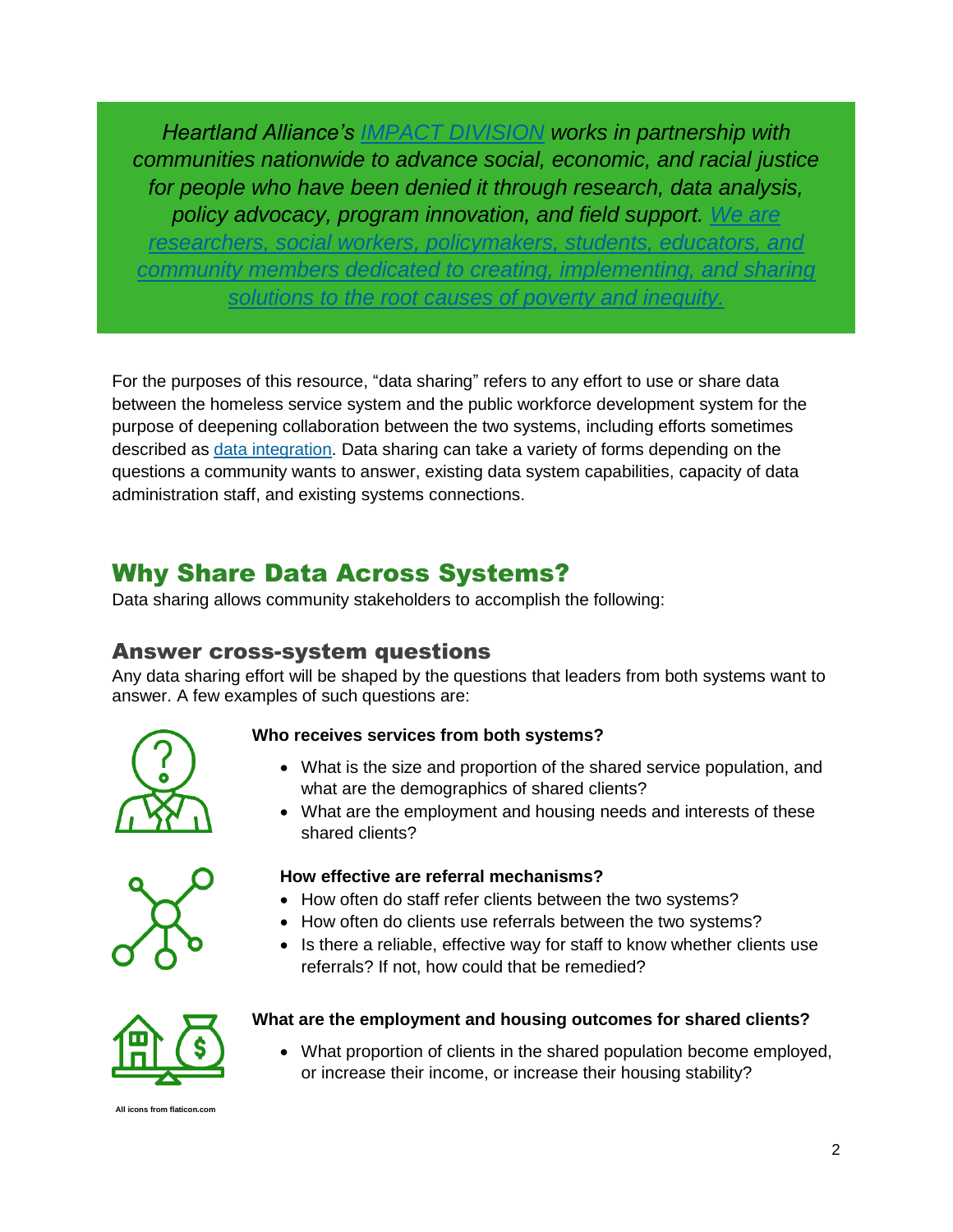## Inform and drive systems alignment efforts

Data sharing allows systems to better understand the full scope and scale of their shared service population, and which employment and housing supports this overlapping population needs and receives. With a clearer understanding of the scope and scale of their shared service population, the two systems can align their goals and performance metrics, plan for improved connections between housing and employment services, or advocate for increased resources for jobseekers experiencing homelessness.

When the two systems are able to share data about specific individuals being referred between respective systems, analysis of shared data can reveal how well referral processes are working and where they need strengthening. By sharing data about the degree to which cross-system referrals are used, for example, systems stakeholders can collaboratively determine where there are inefficiencies, gaps, and blind spots in their referral processes and begin to address them. For systems stakeholders focused on improving referral networks, data sharing can be a natural complement to [asset mapping,](https://nationalinitiatives.issuelab.org/resource/asset-mapping-in-los-angeles-county.html) which is a process systems stakeholders can undertake to better understand the local resources available to jobseekers who are experiencing homelessness, build formalized referral relationships between service providers within and across systems, and identify and address service gaps.

## Advance racial equity efforts

One of the most important ways data sharing can benefit each system is by helping to identify [structural racism](https://www.americanprogress.org/issues/economy/reports/2019/12/05/478150/african-americans-face-systematic-obstacles-getting-good-jobs/) within both systems. Because Black, Indigenous, and People of Color (BIPOC) are disproportionately impacted by [chronic unemployment](https://www.cbpp.org/black-and-hispanic-unemployment-rates-consistently-higher-than-white-rate) and [homelessness](https://endhomelessness.org/resource/racial-inequalities-homelessness-numbers/) and overrepresented in both systems, failing to consider race [in any approach to data sharing](https://www.aisp.upenn.edu/wp-content/uploads/2020/08/AISP-Toolkit_5.27.20.pdf) runs the risk of using data in ways that reproduce structural racism and reinforce historically racist policies. For example, a workforce service provider could learn via data sharing that none of its clients who have a history of homelessness or housing instability – who are disproportionately BIPOC – have become employed after receiving workforce development services. With this information, the workforce provider could begin to examine and change its practices, procedures, and policies to intentionally serve jobseekers facing the greatest employment barriers, including homelessness and racism. Although data sharing itself does not guarantee that work within either system will become affirmatively anti-racist, it can illuminate racial disparities that are not readily apparent without the two systems coming together to exchange information.

## Things to Consider and Prepare For

If stakeholders in your community are interested in sharing data across homeless service and workforce systems, consider the following as you lay the groundwork for a data sharing effort: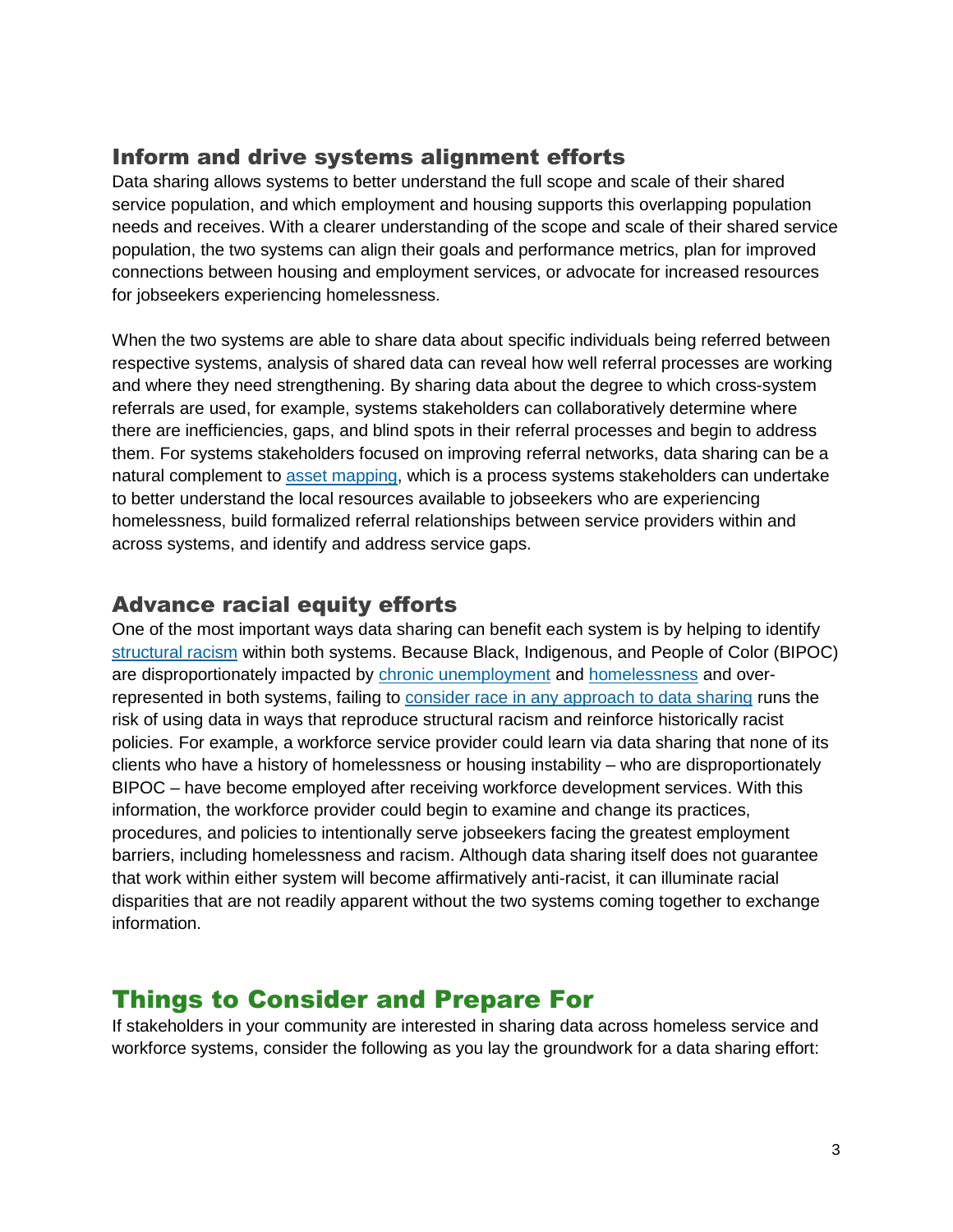## Tailor your data sharing approach to your community's objectives and circumstances

Systems leaders should consider their shared objectives in light of any limitations that may exist in their community. Limitations could include whether their systems data are sufficiently accurate and complete, whether their data systems are agile enough to support some version of data sharing while maintaining client confidentiality, whether staff have the necessary training and capacity to share data, whether the data can be disaggregated by race and ethnicity, whether the two systems define variables similarly, and whether local or state policies place limits on data sharing. Many of these factors will also inform feasibility regarding conducting a one-time match versus creating an ongoing integrated data system. Together, systems leaders will need to work through these limitations and/or revise their list of shared questions.

## Identify or cultivate champions

Identifying and engaging champions for this work is critical because they can help overcome obstacles such as entrenched division between organizations, cultural barriers, and bureaucratic or legal hurdles, and they may be able to persuade individuals who otherwise would stand in the way of data sharing efforts. A task force or working group of homeless service and workforce development leaders may be best positioned to build buy-in for crosssystem data sharing. In partnership with other homeless service and workforce development stakeholders and decisionmakers, this cross-systems leadership team can determine who will champion a data sharing effort. Champions might come from within either system, they may work at the state or local level, or they may be employed at a non-profit, university, or within philanthropy.

## Include insights of people with lived experience

The insight and expertise of people with lived experience of homelessness and economic marginalization should be prioritized in cross-system data sharing processes. Due to deepseated [racial inequities](https://www.latimes.com/business/technology/story/2020-06-24/tech-started-publicly-taking-lack-of-diversity-seriously-in-2014-why-has-so-little-changed-for-black-workers) in education and labor markets, researchers, evaluators, and technology experts are predominantly white, while the majority of people whose personal data are housed in public systems databases are BIPOC. The huge power differential between those two groups can result in unintended consequences regarding how data are used, what questions are asked of data, what assumptions are made about data, and how data are collected, stored, and shared. Having people with lived experience make decisions about data collection, use, and sharing can help [mitigate these issues](https://www.urban.org/events/centering-racial-equity-data-use) and advance racial equity.

## Consider how to protect privacy and confidentiality

There is natural tension between wanting to share participant data to improve and target services, and the responsibility to keep data private and confidential. Some data collected by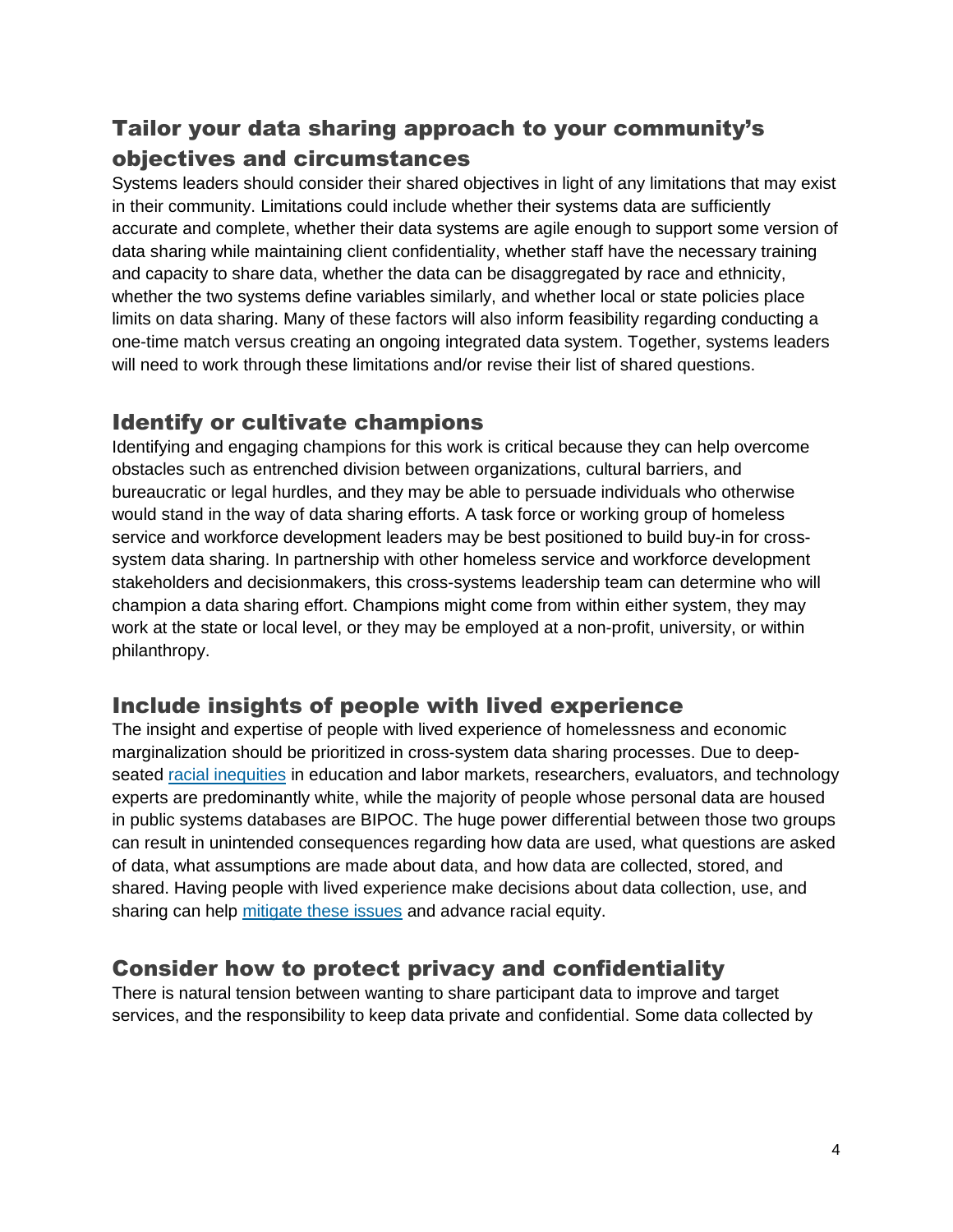each system are highly sensitive and/or regard federallyprotected information such as race and ethnicity, income, and information about a person's past traumas or other personal experiences. A data breach, improper use of the data, or access to the data by unauthorized individuals could result in real harm to participants. These risks underscore the importance of sharing as little information as is required in order to achieve the desired outcome. Planning for data sharing should include developing protocols to ensure that data sharing and storage conforms to all applicable [data](https://fpf.org/wp-content/uploads/2018/09/FPF-AISP_Nothing-to-Hide.pdf) [privacy and confidentiality](https://fpf.org/wp-content/uploads/2018/09/FPF-AISP_Nothing-to-Hide.pdf) standards. These standards can be described in detail in a data sharing agreement between the two parties.

## Conclusion

Sharing data across homeless service systems and public workforce development systems is one of few ways to definitively answer questions about the size of their shared service population, what kinds of services this shared population wants and receives, and whether or not referrals and connections made between systems are effective. In every community, data sharing will be tailored to the community's size, needs, funding, and capacity: there is no one-size-fits-all way to engage in this important cross-systems collaboration strategy.

#### **What if we don't yet have crosssystems buy-in for sharing data across systems?**

Service providers in each system that receive public funding are required to collect some information pertaining to the other system; homeless service providers must ask about employment and income, and workforce providers must ask whether a client is experiencing homelessness. By adding a few key questions to either systems' existing data collection processes and ensuring that staff routinely and accurately record responses, both systems can get a more robust understanding of who comprises their shared service population. For example, homeless service providers can add questions about employment service needs and preferences to their coordinated entry [system intake assessment](https://nationalinitiatives.issuelab.org/resource/how-and-why-to-integrate-income-employment-related-questions-into-coordinated-entry-assessments.html) and/or their [Point-in-Time Count surveys.](https://nationalinitiatives.issuelab.org/resource/advancing-employment-through-the-point-in-time-count.html) Read more about this strategy in our free stakeholder resource: [How and](https://nationalinitiatives.issuelab.org/resource/how-and-why-to-integrate-income-employment-related-questions-into-coordinated-entry-assessments.html)  [Why to Integrate Income and](https://nationalinitiatives.issuelab.org/resource/how-and-why-to-integrate-income-employment-related-questions-into-coordinated-entry-assessments.html)  [Employment-Related Questions to](https://nationalinitiatives.issuelab.org/resource/how-and-why-to-integrate-income-employment-related-questions-into-coordinated-entry-assessments.html)  [Coordinate Entry Assessments.](https://nationalinitiatives.issuelab.org/resource/how-and-why-to-integrate-income-employment-related-questions-into-coordinated-entry-assessments.html)

# Lessons from the field

## Ongoing data sharing: Detroit

In December 2019, leadership from the homeless service system and workforce system in Detroit began discussions about how to share data across their systems to gain a clearer understanding of the two systems' shared service population and to facilitate and track crosssystem referrals. Systems leaders engaged local stakeholders and peers who had implemented data sharing efforts in their communities in order to shape and guide their data sharing process.

A data sharing agreement was developed between the lead agency for the local homeless service system—or [Continuum of Care](https://www.hudexchange.info/faqs/programs/continuum-of-care-coc-program/program-administration/general/what-is-a-continuum-of-care/) (CoC)—and lead workforce agency. They also created data sharing agreements with [University of Michigan Poverty Solutions](https://poverty.umich.edu/) initiative, which facilitated the management and matching of shared data elements. The data sharing agreement allowed for the limited sharing of data elements collected by homeless service providers to be shared with the workforce agency for the purposes of tracking referral outcomes. Once a month, the homeless service system shares demographic data on clients who are referred for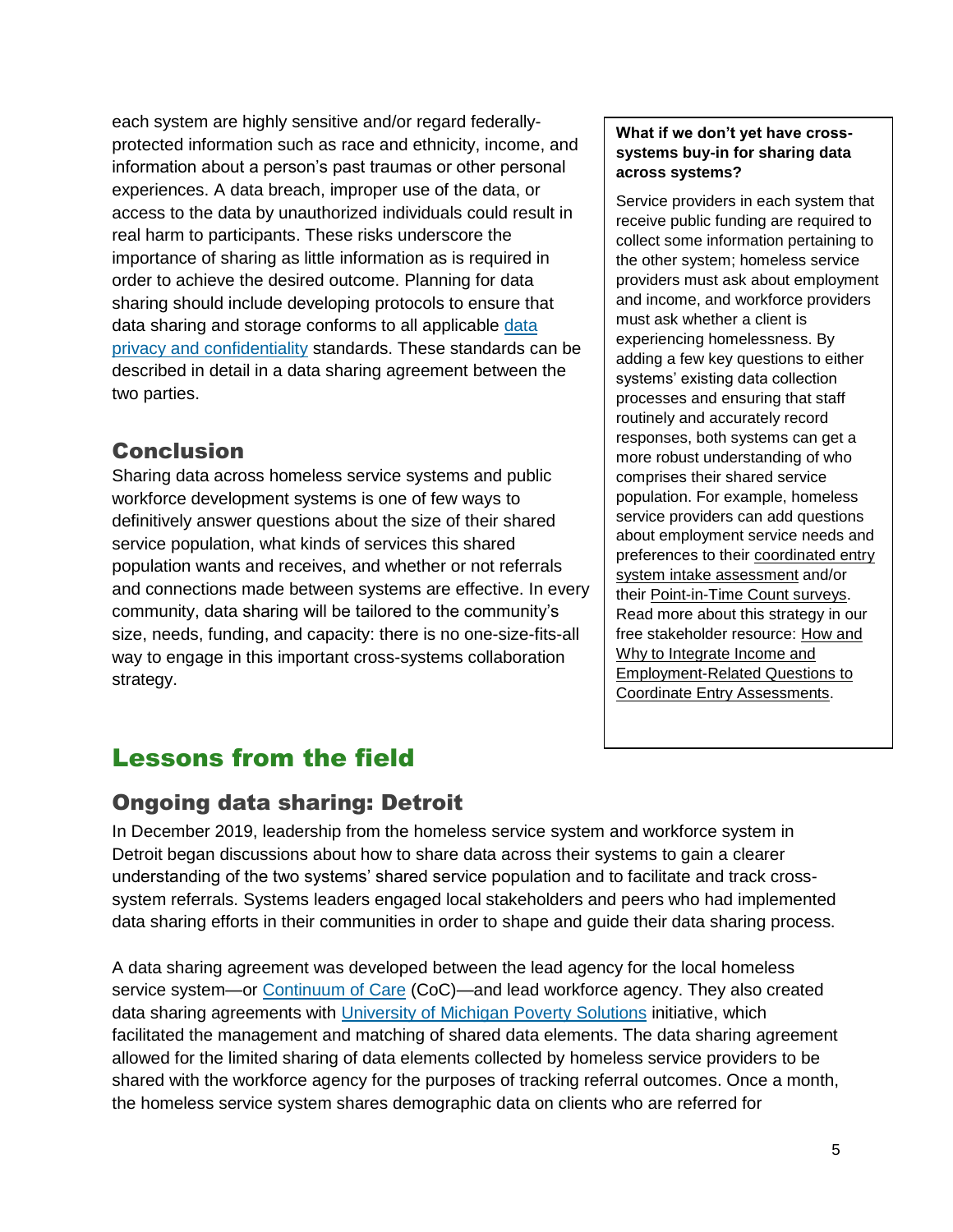workforce services. The workforce system hosts an internal data dashboard that reflects the matched demographic data – such as race, age, and gender – of clients who make contact with the workforce system based on a referral from the homeless service system, and the type of employment service(s) they receive.

Systems stakeholders in Detroit plan to conduct deeper analysis of the data currently being shared between the two systems and are exploring the possibility of conducting a one-time historical data match that would allow for an analysis of a greater sample of shared clients. Leaders from both systems hope the information gained from data sharing efforts will inform strategies to improve and track referral processes between housing and workforce providers.

## One-time data match: Chicago

In 2019, Chicago's homeless service and public workforce systems undertook a one-time historical data match, using de-identified person-level data, to determine how many people received services from both systems between 2016 and 2018. The data match was intended to primarily establish a baseline understanding of the scale of the shared service population. Additionally, systems leaders hoped sharing data from the workforce system to the homeless service system would help the homeless service system fulfill its requirement to report changes in client incomes to HUD. Finally, they hoped that sharing data across systems would expedite the WIOA eligibility determination process; people experiencing homelessness are a priority population for WIOA services, but workforce service providers do not always ensure that clients answer questions about their housing status.

The lead agency for Chicago's CoC had implemented an Employment and Income Taskforce to advance efforts to expand access to economic opportunity for people seeking and receiving housing supports through the CoC. A data administrator from the lead workforce agency attended an Employment and Income Taskforce meeting where the need for cross-systems data sharing was discussed. She volunteered to participate in a data sharing effort, which required that the two systems enter into a data sharing agreement. The CoC lead agency performed the data match, which was then sent to the workforce system data administrator, who was able to look up clients in the WIOA database to search for patterns or trends in employment outcomes among clients who received services from both systems between 2016 and 2018.

The match allowed for an examination of demographics including sex, education level, age, geography, classification/eligibility criteria, and whether people receiving services from both systems were employed during at least one of the four quarters following their exit from WIOA services, comparing the shared service population to the overall WIOA population. The data match ultimately showed little overlap between their two service populations. The two systems used the results of the data match to advocate for systems strategies to improve connections to the workforce services that people seeking housing supports want and need.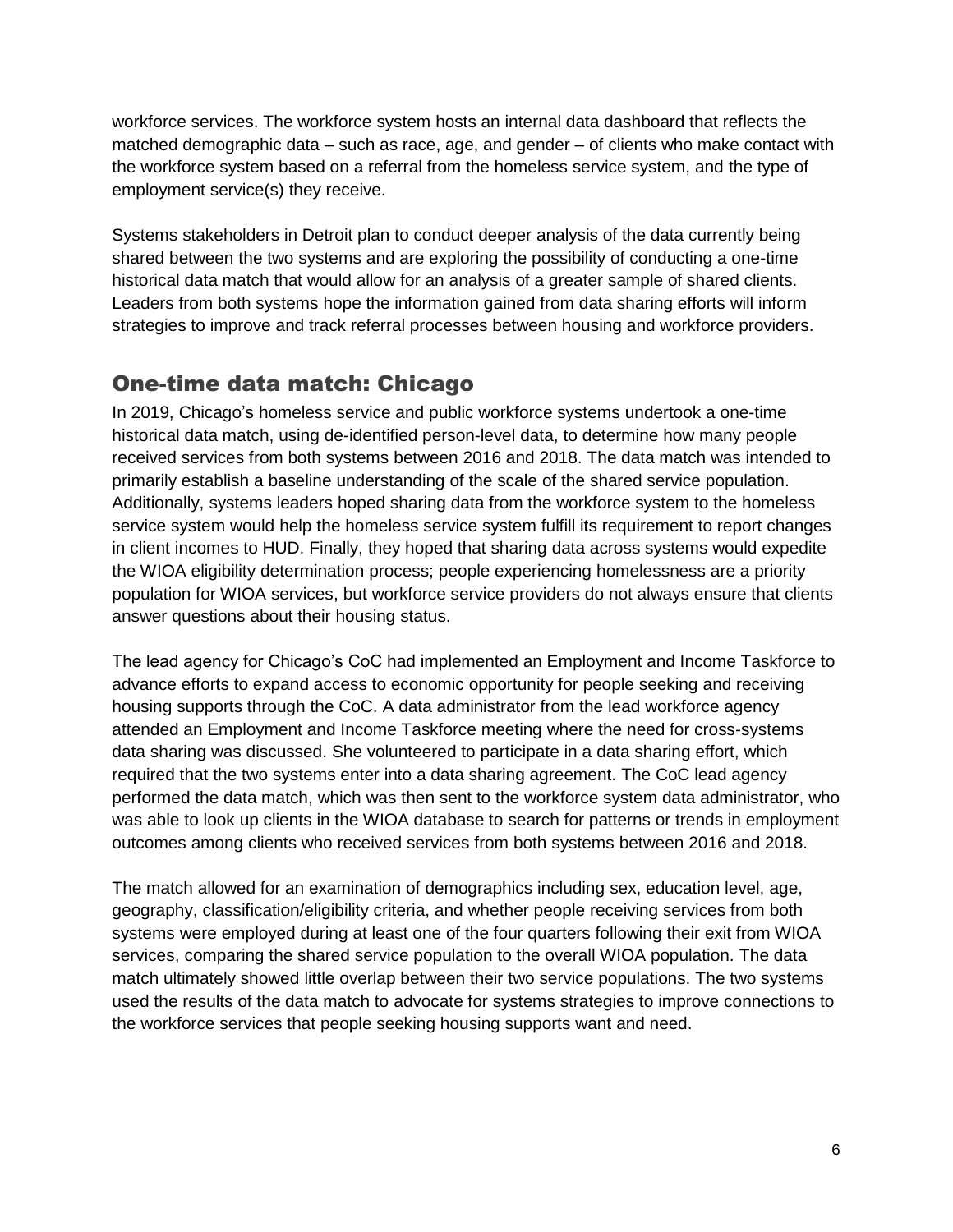# Appendix

**Sample Data Sharing Agreement**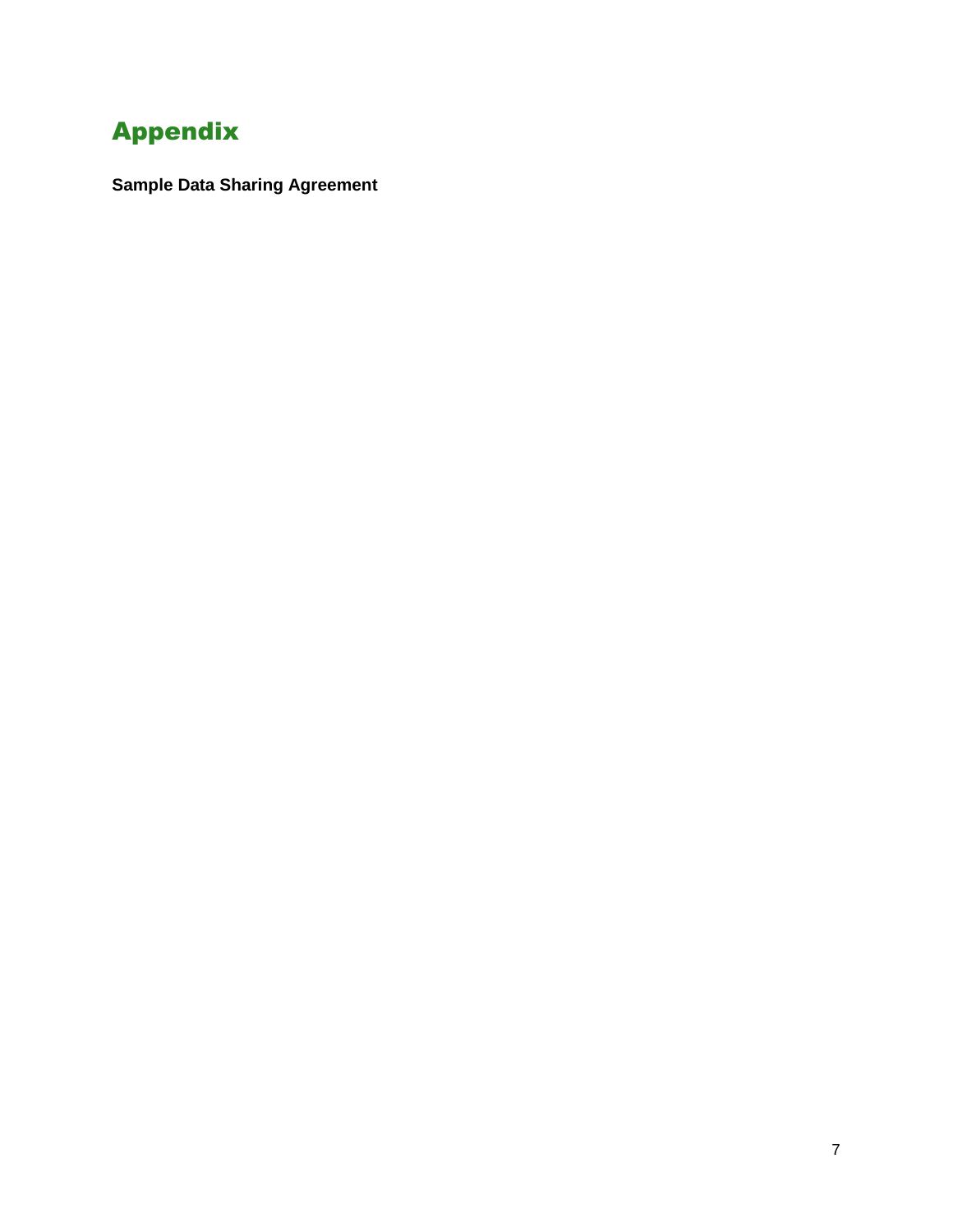### **DATA SHARING AGREEMENT**

#### **\*NOTE: THIS DOCUMENT IS NOT INTENDED FOR USE IN ITS CURRENT FORM. REFER TO LOCAL LAWS/POLICIES WHEN DRAFTING A DATA USE AGREEMENT FOR YOUR COMMUNITY\***

THIS DATA SHARING AGREEMENT ("Agreement") is made this day of \_\_\_\_\_\_\_\_\_\_\_\_\_\_, 2018 ("Effective Date"), by and between COC LEAD ORGANIZATION, an STATE not for profit corporation ("COC LEAD ORGANIZATION"), and WORKFORCE SYSTEM LEAD ("WORKFORCE SYSTEM LEAD").

#### AGREEMENTS

In consideration of the Recitals, promises and mutual covenants herein contained and other good and valuable consideration, the receipt and sufficiency of which are hereby acknowledged, the parties hereto agree as follows:

1. Purpose of Data Sharing. WORKFORCE SYSTEM LEAD administers the federal Workforce Innovation and Opportunity Act (WIOA) Title I funds for County, STATE and collects data regarding the individuals served with WIOA funds. COC LEAD ORGANIZATION is the administrator of the Homeless Management Information System ("HMIS"). WORKFORCE SYSTEM LEAD desires to provide COC LEAD ORGANIZATION with a list of unemployed individuals from WORKFORCE SYSTEM LEAD's database and have COC LEAD ORGANIZATION run a match on such individuals within HMIS (the "Purpose"). COC LEAD ORGANIZATION shall report to WORKFORCE SYSTEM LEAD the aggregate number of individuals that appear in HMIS from the data initially provided by WORKFORCE SYSTEM LEAD. The parties acknowledge that all data is being provided to each other on an "as-is" basis and neither party making any representations regarding the accuracy or completeness of such data.

2. Use of the Data. Both parties agree that the data provided to each other shall be used solely for the Purpose.

3. Ownership of the Data. WORKFORCE SYSTEM LEAD acknowledges and agrees that COC LEAD ORGANIZATION is the owner of the data provided by COC LEAD ORGANIZATION and WORKFORCE SYSTEM LEAD shall assert no ownership rights in or to such data. COC LEAD ORGANIZATION acknowledges and agrees that WORKFORCE SYSTEM LEAD is the owner of any data provided by WORKFORCE SYSTEM LEAD and COC LEAD ORGANIZATION shall assert no ownership rights in or to such data provided by WORKFORCE SYSTEM LEAD.

4. Confidentiality. Each party ("Receiving Party") agrees that it shall (a) maintain the data provided by the other party ("Disclosing Party") in strict confidence; (b) use at least the same degree of care in maintaining the secrecy of the Disclosing Party's data as the Disclosing Party uses in maintaining the secrecy of its own proprietary, secret or confidential information, but in no event less than a reasonable degree of care; and (c) use the data only for the Purpose set forth in this Agreement. If the Receiving Party enters into an agreement to disclose the data to a third party for the Purpose, the Receiving Party shall provide the Disclosing Party with 30 days' prior written notice and the Disclosing Party reserves the right to either approve or disapprove of such agreement. The parties shall use commercially reasonable security standards to protect the data

#### **\*NOTE: THIS DOCUMENT IS NOT INTENDED FOR USE IN ITS CURRENT FORM. REFER TO LOCAL LAWS AND POLICIES WHEN DRAFTING A DATA USE AGREEMENT FOR YOUR COMMUNITY.\***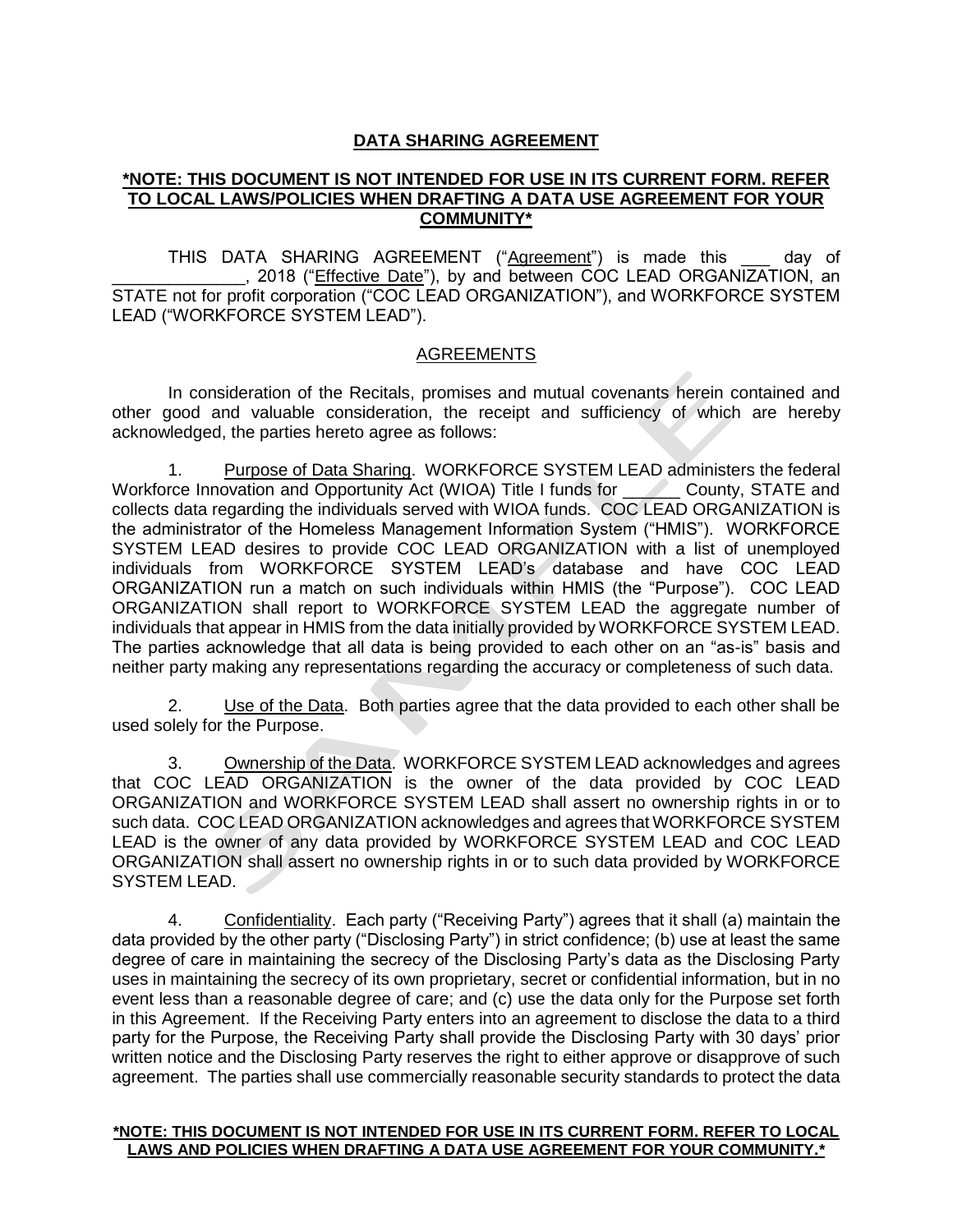disclosed hereunder from any unauthorized access, use or disclosure. In the event the Receiving Party is required by legal process to disclose the data, the Receiving Party shall immediately notify the Disclosing Party in writing and cooperate with the Disclosing Party in opposing or limiting such disclosure. If the Receiving Party has knowledge of any unauthorized access, use and/or disclosure of the data, it shall: (a) notify the Disclosing Party immediately (which in no event shall be longer than twelve (12) hours from the time the Receiving Party becomes aware of the unauthorized access, use and/or disclosure); (b) take prompt and appropriate action to prevent further unauthorized access, use and/or disclosure; (c) cooperate with the Receiving Party and any government authorities with respect to the investigation and mitigation of any such unauthorized access, use and/or disclosure; and (d) take such other actions as the Receiving Party may reasonably direct to remedy such unauthorized access, use and/or disclosure, including, if required under any federal or state law, providing notification to the affected individuals.

5. Use of Name. Neither party will use the other party's name, trademarks, logos or other marks without that party's prior written consent.

6. Term. The term of this Agreement shall commence on the Effective Date and shall continue for a period of one (1) year. Thereafter, the term of this Agreement shall automatically renew for two (2) successive periods of one (1) year each. Either party may terminate this Agreement at any time by providing the other party with thirty (30) days prior written notice. All individual level data shared by either party shall be destroyed by the Receiving Parry within 90 days of the completion of each data match unless the Disclosing Party agrees in writing to a longer period. Upon termination of the Agreement, the Receiving Party shall destroy the data, and all copies thereof, and shall certify such destruction in writing to the Disclosing Party.

7. Termination for Default. In the event of a default under this Agreement, either party shall have the right to terminate this Agreement by written notice to the defaulting party if such default is not cured as soon as possible, but not longer than five (5) days after the non-defaulting provides the defaulting party with written notice of such default; provided, however, that if the default is of a nature which in the non-defaulting party's sole discretion cannot be cured then the non-defaulting party may immediately terminate this Agreement through written notice to the defaulting party without providing the defaulting party any additional time to cure such default. The termination of the Agreement under this Section shall be effective as of the date stated in the written notice provided by the non-defaulting party. Additionally, the non-defaulting party shall have the right to: exercise all rights and remedies available at law or in equity including seeking monetary damages and/or specific performance, including, without limitation, injunctive relief.

### 8. Miscellaneous

(a) Mediation. All claims, disputes, and controversies arising out of or in relation to the performance, interpretation, application, or enforcement of this agreement, including but not limited to breach thereof, shall be referred to mediation. The Parties agree to first pursue in good faith the mediation of any dispute arising out of the subject matter of this agreement before resorting to arbitration or any other legal remedy. Mediation fees, if any, shall be divided equally among the parties involved.

(b) Entire Understanding. This Agreement constitutes the complete understanding between the parties hereto and supersedes any prior understandings whether written or oral between the parties relating to the subject matter hereof.

#### **\*NOTE: THIS DOCUMENT IS NOT INTENDED FOR USE IN ITS CURRENT FORM. REFER TO LOCAL LAWS AND POLICIES WHEN DRAFTING A DATA USE AGREEMENT FOR YOUR COMMUNITY.**\*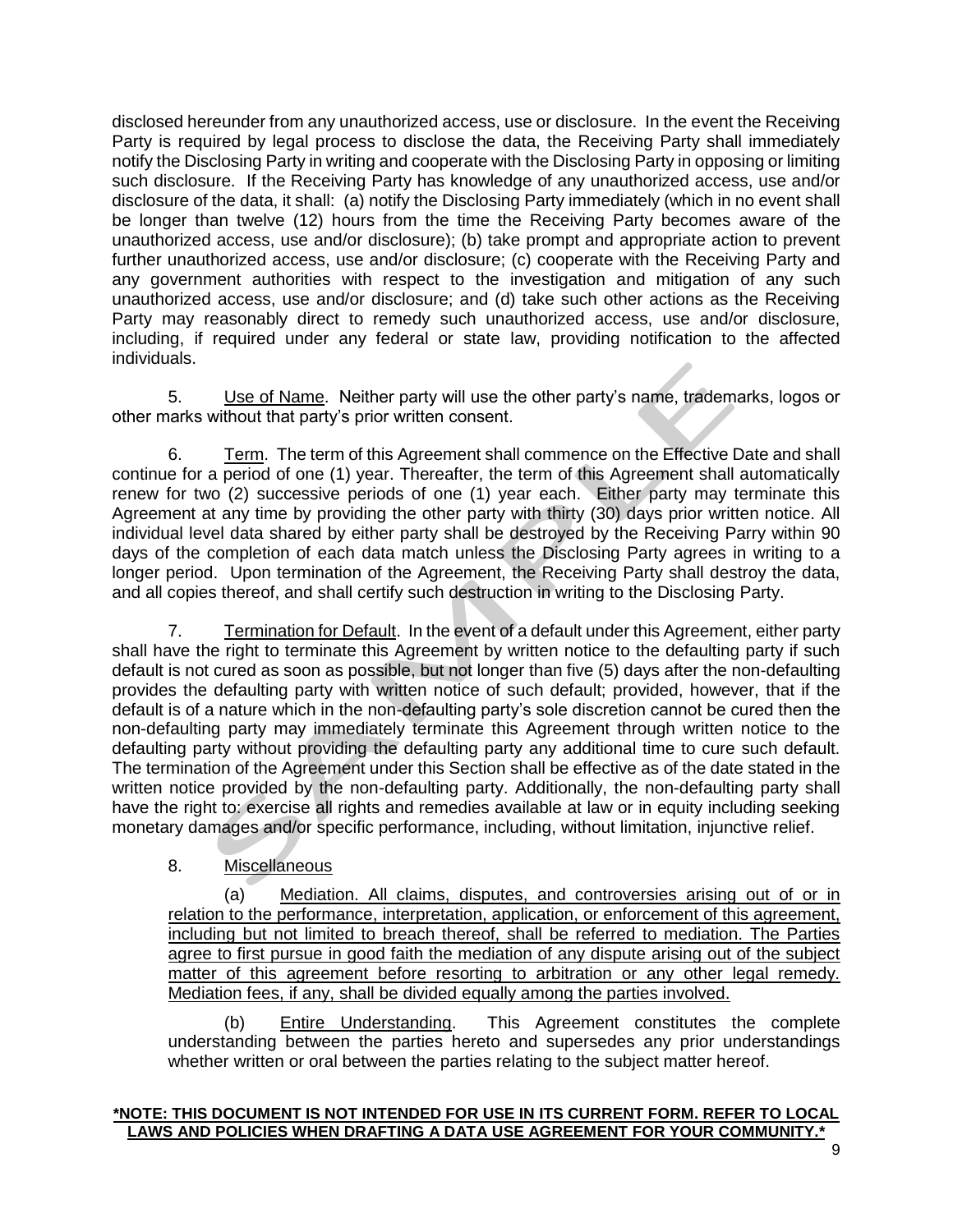(c) Waiver. No action or failure to act by either party shall constitute a waiver of any right or duty afforded any of them under the Agreement, nor shall any action or failure to act constitute an approval of or acquiescence in any breach thereunder, except as may be specifically agreed in writing.

(d) Governing Law. This Agreement shall be construed in accordance with the laws of the State of Illinois, without regards to its conflicts of law principles.

(e) Amendments. This Agreement may not be amended or revised except by an instrument executed by the parties.

(f) Time and Binding Effect. Time shall be of the essence of this Agreement and the covenants and agreements herein contained shall be binding upon and shall inure to the benefit of the parties hereto and their respective legal representatives, successors and assigns.

(g) Attorney's Fees. In the event of any mediation arising from this Agreement, the prevailing party shall be entitled to recover from the other party all provable costs and expenses incurred in enforcing its rights hereunder, including, without limitation, the prevailing party's reasonable attorney's fees and court costs.

Validity. If any provision of this Agreement, or any paragraph, sentence, clause, phrase, or word, or the application thereof, any circumstances, is adjudicated by a court of competent jurisdiction to be invalid, the validity of the remainder of this Agreement shall be construed as if such invalid part were never included herein.

(i) Headings. The headings and captions as contained in this Agreement are inserted for convenience of reference only and in no way define, describe or limit the scope or intent of this Agreement or any of the provisions hereof.

(j) Assignment. Neither party shall assign, transfer or convey any of its duties or obligations or rights hereunder without first obtaining the prior written consent of the other party.

(k) Relationship of the Parties. The parties hereto acknowledge and agree that they are at all times acting and performing as independent contractors with respect to the subject matter of this Agreement. At no time shall WORKFORCE SYSTEM LEAD be considered an agent, employee, partner or joint venture of COC LEAD ORGANIZATION.

(l) Notice. All notices shall be given in writing to the intended recipient at the facsimile or address specified in the signature block set forth below or such other number or address as such party shall at any time or otherwise specify by like notice to the other party. Any and all notices shall be given in the following manner: (a) by registered or certified mail, return receipt requested, or (b) by facsimile, or (c) by personal delivery. Each such notice shall be effective (i) if given by mail, five business days after such communication is deposited in the United States mail with first-class postage prepaid; (ii) if given by facsimile, at the time such facsimile is transmitted and the appropriate confirmation is received, provided that the notice transmitted shall be sent out on business days between 9:00 a.m. to 5:00 p.m. Central Standard Time, (or if such time is not during a business day, at the beginning of the next business day) or (iii) if given by any other means, when delivered at the address pursuant hereto.

#### **\*NOTE: THIS DOCUMENT IS NOT INTENDED FOR USE IN ITS CURRENT FORM. REFER TO LOCAL LAWS AND POLICIES WHEN DRAFTING A DATA USE AGREEMENT FOR YOUR COMMUNITY.<sup>\*</sup>**